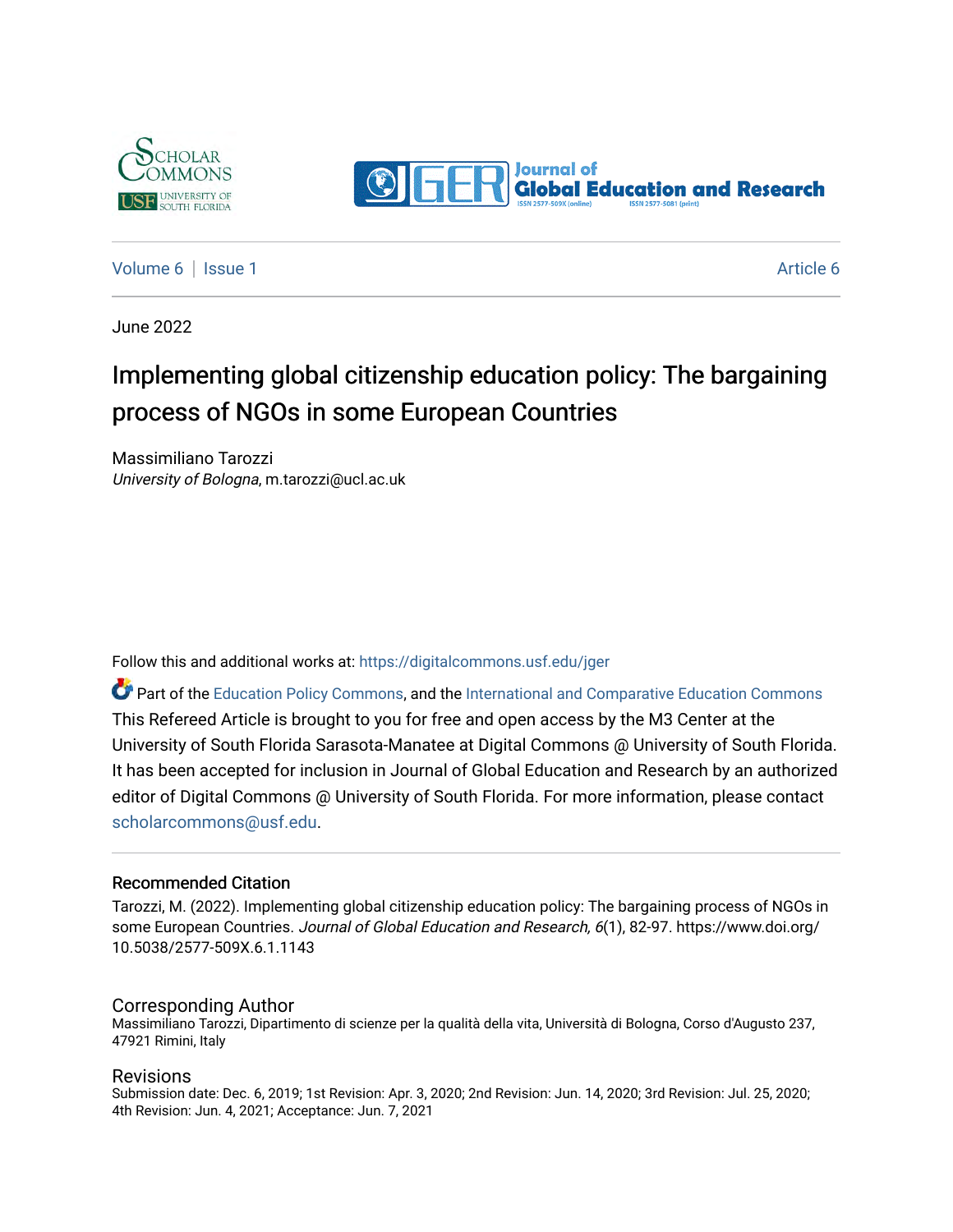# **Implementing Global Citizenship Education Policy: The Bargaining Process of NGOs in Some European Countries**

# Massimiliano Tarozzi

Department for Life Quality Studies University of Bologna, Italy massimiliano.tarozzi@unibo.it

## **Abstract**

This research looked at the growing space that Global Citizenship Education (GCE) is gaining in educational policy worldwide, and at the role Non-Governmental Organizations (NGOs) played in GCE agenda setting and policy implementation. Based on a comparative policy analysis carried out in 10 European countries, the political agency of NGOs was explored, underlining opportunities, tensions, and challenges, especially in their contribution to national strategies to integrate GCE into national educational systems.

**Keywords:** global education, comparative policy analysis, GCE national strategy, education for sustainable development, development education

#### **Introduction**

Within the last decade GCE has gained momentum worldwide in school practice and academic debate, and especially in Europe many national governments are introducing educational polices to integrate GCE into school curricula (Concord, 2018; Global Education Network of Europe [GENE], 2018). Likewise, an increasing number of studies on GCE conceptualizations have recently become available (Andreotti, 2006; Andreotti & De Souza, 2012; Gaudelli, 2016; Mannion et al., 2011; Oxley & Morris, 2013; Pashby, 2011; Peters et al*.,* 2008; Sant et al*.,* 2018; Shultz, 2007; Stein, 2015; Tarozzi & Torres, 2016; Torres, 2017), but only a few have considered the early attempts of implementing GCE policies by national governments. By examining complex and multilevel implementation processes of GCE policies, this article focused on the peculiar role played by one particular political actor: NGOs. For the purpose of this paper an NGO was defined as an organization which is structured at a national or international level (with a national branch), with social or political aims to address issues related to development assistance, environmental issues, sustainability, and human rights.

Drawing on selected results from a large piece of comparative research carried out in the framework of *Global Schools* (Global Schools, 2016), an EU co-funded project, this paper examined the function of NGOs as political actors, and their bargaining process in some EU countries. These are the negotiation processes by which they engage with other institutional and non-institutional political actors in promoting and enacting GCE education policy. Through a comparative examination, this article described and explicated the political role that NGOs have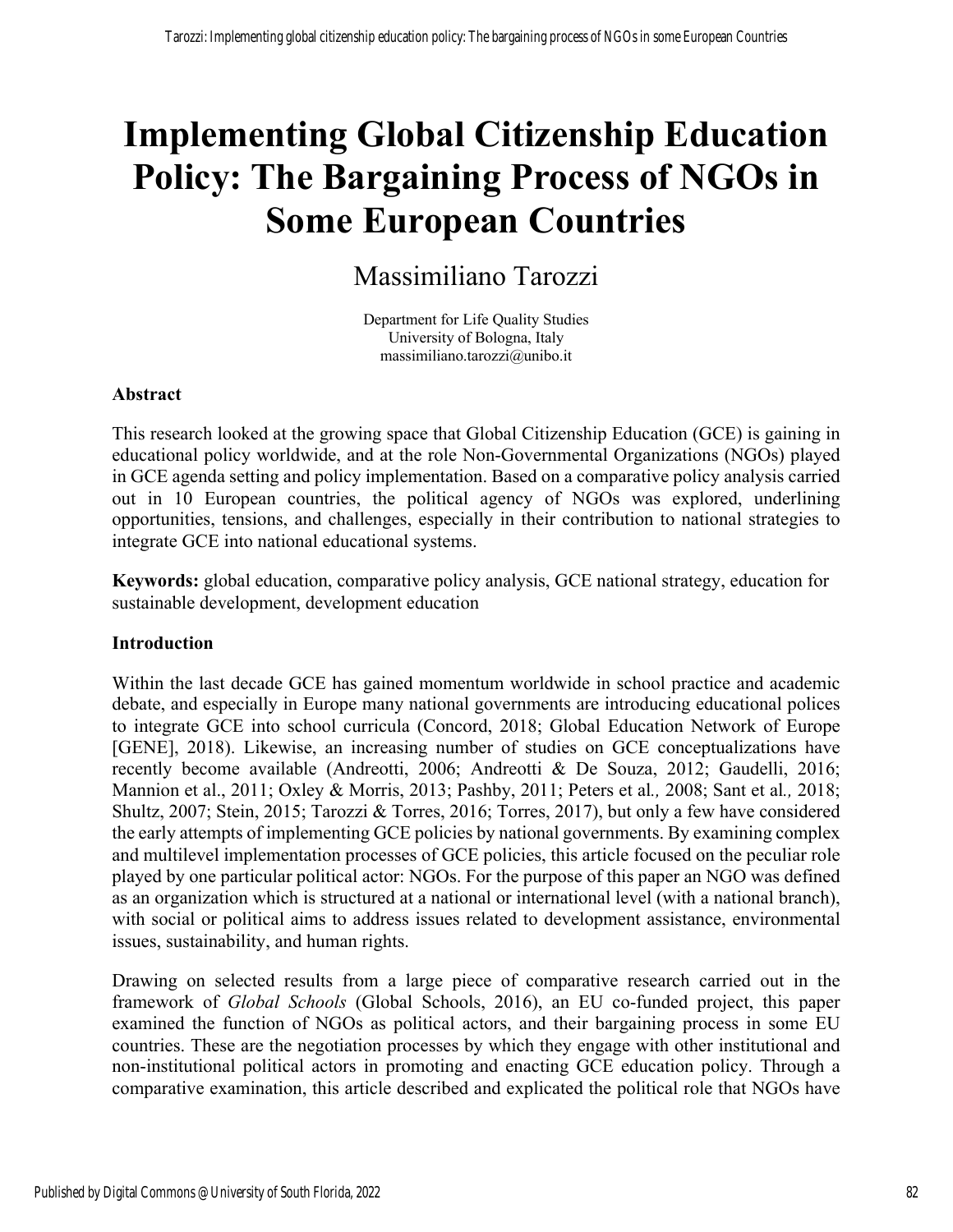played in some European countries, paying special attention to their involvement in the elaboration of national strategies.

This article argued that NGOs, civil society, and grassroots social movements played a crucial political role in widening the decision-making basis and brought critical voices from below into the global political arena. In particular, unlike governmental bodies such as Ministries, Departments, and National Agencies (Tarozzi & Inguaggiato, 2018), NGOs tended to be more adaptable, and able to reconcile the agenda of different political actors. In so doing, they had the potential to shape educational processes with regards to GCE. The political participation of civil society in decision-making processes in education was also important, as bottom-up approaches were more equitable and promoted democratic engagement. Nevertheless, to make this participation real and successful, NGOs were required to raise critical and independent voices, and to avoid being incorporated into the political agendas and procedures of governmental organizations.

According to Rizvi and Lingard (2010), educational policies cannot be regarded as a mechanical result of the political action of governments. Agenda setting, policy formulation, and implementation are always complex interactive and multi-layered processes, where several political actors intertwine their visions, ideologies, and agencies. Therefore, policy research provides an important viewpoint to inquiring GCE's understanding, by examining and contrasting visions and differing political assumptions and GCE conceptualizations as they emerge among the different actions of a variety of actors.

This article is structured in four parts: a) A brief outline of the contrasting visions in which the elusive concept of GCE is rooted, demonstrating the need for policy research to understand GCE's underlying ideologies; b) An introduction to the design and method of comparative research, comparing some models of GCE implementation in primary schools across ten EU countries; c) Analysis of select results, explaining, in particular, the political role of NGOs, their strengths and weaknesses, and especially their contribution to National Strategies to integrate GCE into educational systems; and d) Finally the results are discussed against the framework of academic debate regarding some critical issues in the role of NGOs as a global civil society.

## **GCE: Contrasting Visions and Conflicting Agendas in Europe**

Although there is a long tradition of global education in Europe (Bourn, 2015; Davies, 2006; Davies et al., 2005; Dower, 2003; Heater, 2002; Pike & Selby, 1988), since the 2012 UN Global Education First Initiative the global dimension in education has been strongly promoted by the international community, in particular by the United Nations (UNESCO, 2014; 2015; Pashby, 2018), which supports initiatives worldwide to facilitate the circulation of a *framing paradigm* (UNESCO, 2014) across schools. More importantly, GCE is explicitly mentioned in target 4.7 of Agenda 2030, Sustainable Development Goals.

In the European context, following the well-established approach of global education, the GCE manifold container has had the merit of merging several themes under the same notion, or at least under the same vague and indefinite umbrella term, incorporating a number of topics such as: Environmental Education, Citizenship Education, Development Education (DE), and their related topics (Mannion et al*.,* 2011), as well as the global education tradition, which are regarded as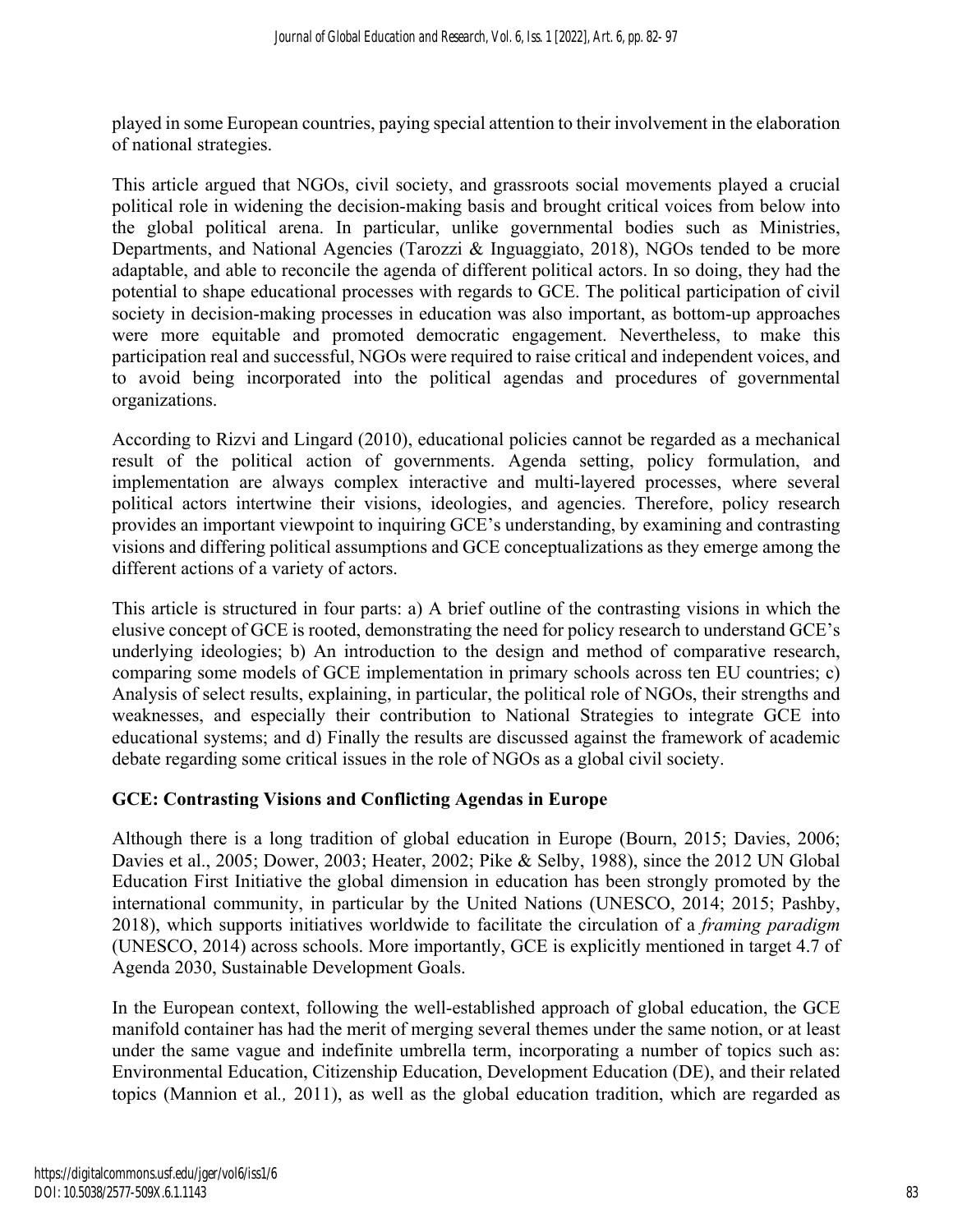educational responses to global issues and current challenges such as migration; intercultural dialogue; human rights; and environmental and sustainability issues.

From a policy point of view, while no official policy to integrate GCE into European education systems exists, governments have added GCE to educational curricula (Goren & Yemini, 2017; O'Connor & Faas, 2012), but the forms that GCE has taken varied greatly (GENE 2017; Tarozzi & Inguaggiato, 2018). In Europe, the GCE antecedent of global education can be traced back to 1997 with the Global Education Charter, adopted by the Council of Europe (Georgescu, 1997). Afterward, it was only mentioned as a sub-item, until the Maastricht Declaration—embraced in 2002 by the Council of Europe, which represented a framework for a European strategy on global education (Forghani-Arani et al., 2013).

However, despite this increasing political prominence, GCE remains a highly contested notion (Hartung, 2017; Jooste & Heleta, 2017; Marshall, 2005). There are different and sometimes contrasting reasons underlying what Mannion (2011) and others defined as a "curriculum global turn" (p. 444).

On the one hand, there has been a growing wave of usage promoted by supranational agencies such as the Organization for Economic Cooperation and Development, which has sponsored GCE in the framework of a neoliberal economic knowledge discourse (Ball, 2012). Here GCE was intended to form entrepreneurial citizens, able to navigate an increasingly interconnected global labor market (Camicia & Franklin, 2011). In this vein, GCE aimed to educate people for the global free market, with an emphasis on flexibility, free market thinking, and a belief in technological progress (Hartung, 2017; Schattle, 2009; Veugelers, 2011). On the other hand, there has been a more critical vision of GCE that emphasized equality and social justice as fundamental educational goals (Bourn, 2015; Davies, 2006; Jefferess, 2008, Tarozzi & Torres, 2016), or advocated for a post-colonial perspective (Abdi, 2015; Andreotti, 2006, 2011, 2015).

Such diverse views in the framing of GCE show that it is open to many different conceptual, political and educational interpretations (Gaudelli, 2016; Shultz, 2007; Torres, 2017), is addressing different goals, and is rooted in contrasting visions and political assumptions (Enns, 2015; Oxley & Morris, 2013; Stein, 2015; Veugelers, 2011). As a result, all these diverging standpoints reveal what claimed elsewhere that an overall global perspective in education cannot be regarded as neutral from an ethical or political perspective. GCE in particular cannot be considered as theoretically objective, politically neutral, and normatively apolitical (Tarozzi & Torres, 2016). This is not only because every educational practice is political per se (Freire, 1985), but also because some of its core concepts, such as globalization and citizenship, can be viewed from different and sometimes even opposing angles.

## **Comparing GCE Policies in 10 EU countries**

Due to the multiple stances in which GCE can be rooted, to understand and compare education policies and different political actors requires a clear understanding of the different ideologies behind the general call for GCE, gained by looking at complex policymaking processes in national educational agendas. Moreover, while theoretical studies on GCE conceptualization have proliferated recently (Andreotti, 2011; Camicia & Franklin, 2011; Enns, 2015; Gardner-McTaggart, 2016; Mannion et al*.*, 2011; Parmenter, 2011; Pashby, 2011; Salter & Halbert, 2017;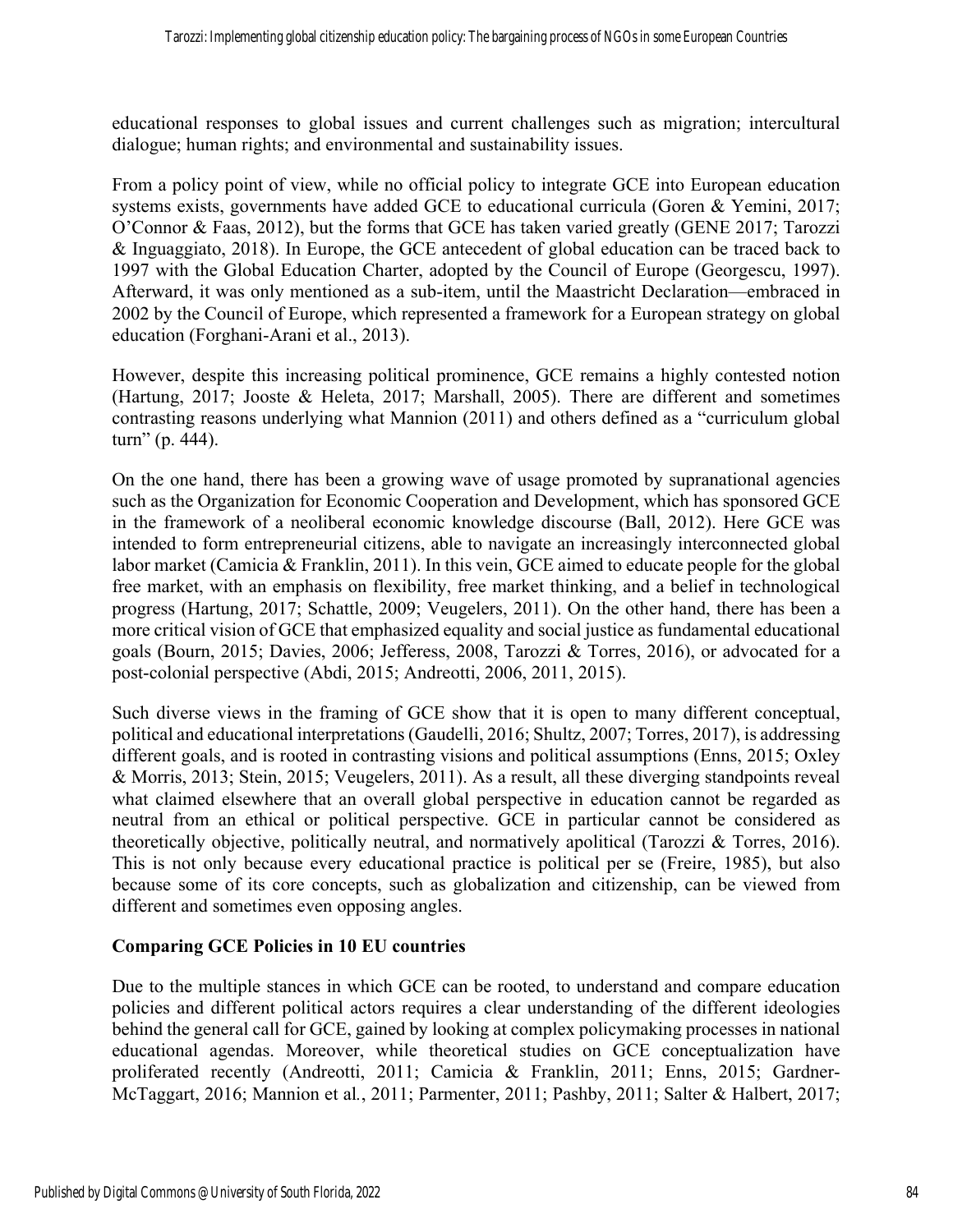Veugelers, 2011), in Europe, empirical research on GCE educational policies is lacking (Goren & Yemini, 2017). Exceptions are few and these mostly relate to national case studies (Hartmeyer & Wegimont, 2016).

Not surprisingly, there are very few comparative policy analyses on the implementation of GCE policies across Europe. This may be because comparative research on complex and multi-level processes of policy agenda setting, formulation and implementation of public educational policies (Gunter et al*.*, 2014) are difficult. However, it is clear that such research is surely essential to understand in a contextualized way a global concept that risks being misconceived as abstract, immaterial or reduced to naïve internationalism.

Due to the complexity of the political scenario, involving a number of powerful political actors international, national and local governments, different ministries, NGOs and school authorities this study does not focus on linear policy implementation (Hill & Hupe, 2002). Moreover, being aware of the controversially defined notion of *policy* in literature (Bacchi, 2009; Ball, 1990; Dye, 1992), in this research a policy has been considered in a processual way, as a comprehensive policy enactment (Braun et al*.,* 2010) of ideas into practices encompassing various plans, programs, and guidelines.

Accordingly, without enough empirical evidence to reconstruct the multi-layered discourse (Rizvi & Lingard, 2010) surrounding such a policy process, this analysis will focus on the political role of non-governmental political actors and the bargaining process between them and governmental actors. The rationale for focusing on NGOs is that this political agent emerges from the present analysis, as well as from other research (GENE, 2017) as key actors in the early attempts to implement GCE policies in the majority of EU countries.

Drawing from the three-year comparative policy analysis *Global schools*, this article addresses one of the research questions that has guided the thematic analysis, namely that which aims to explore who the main actors are, and their role in promoting or hampering the integration of GCE, by focusing in particular on the role played by NGOs. This research sample focuses on 10 European countries, which were partners of a co-funded Development Education and Awareness Raising (DEAR) project. These countries cover various geographic and linguistic regions in Europe: Nordic/Baltic (Latvia), Central (Austria, Czech Republic), Eastern Europe (Bulgaria), Western Europe (France, UK, Ireland), and Southern Europe (Italy, Spain, Portugal) (Global Schools, 2016).

Results are grounded in two main sources of data:

- 1. Recommendatory and normative policy documents (186 documents from 10 partner countries, and 10 from supranational bodies such as the European Union or international institutions, i.e., UNESCO, OECD). Policy document synopses were compiled in English to sort policy documents originally written in several European languages, following a common coding scheme.
- 2. In-depth interviews with key informants; 10 policymakers (authors of documents, political executors of the education policy dispositive) and 10 practitioners (teachers, educators, principals) were interviewed. Semi-structured interviews sought to explore the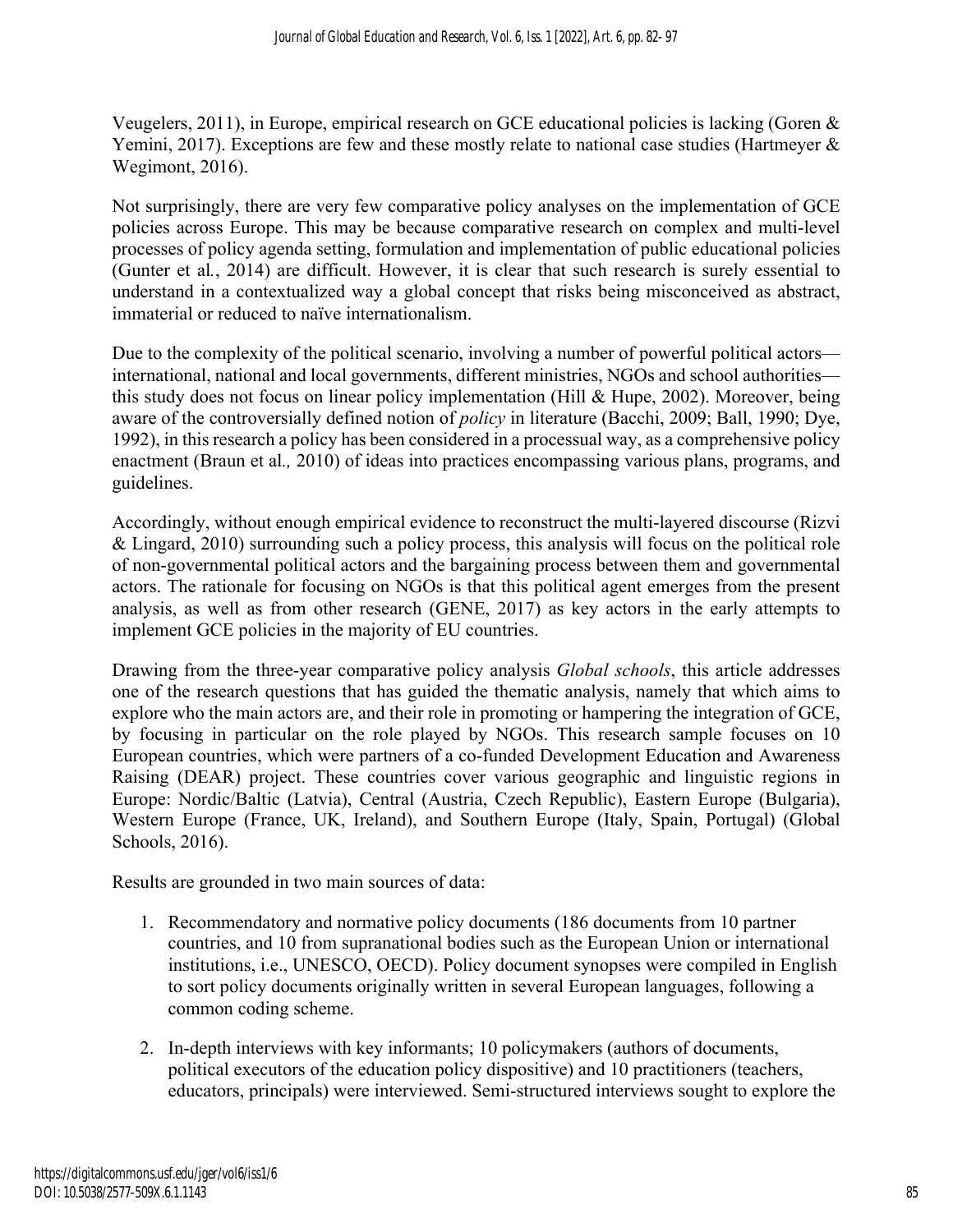political debate related to GCE implementation into school curricula. Key informants were asked about the GCE enactment process, about the role of key political actors, and to understand the political discourse beyond the policy documents collected by researchers. All the interviews were audio-recorded and transcribed in the native language. An extended summary in English was circulated among researchers.

A report, named *Country's Policy Analysis* (CPA), was elaborated for each country, following an analytical scheme shared by the research team that was based on the policy documents and interviews. CPAs are national accounts describing the origin and development of global education, the ongoing policy agenda on GCE, and the role of diverse political actors in it. These reports served as a further source of comparative analysis.

An inductive thematic analysis (Braun & Clarke, 2006), carried out by two independent coders, was used to interpret data. Some coding procedures of the constructivist grounded theory approach (Tarozzi, 2020a; Charmaz, 2014) were used. Data were handled through NVivo, the software for qualitative data analysis. This software supported researchers in the initial coding process and in creating conceptual maps and diagrams based on theoretical coding. The inductive analysis followed the open coding procedures and it generated initial codes which were then grouped in larger themes and categories following the theoretical coding procedures.

Coding produced three macro-themes that were further conceptualized by developing their subcategories and properties, as well as the conceptual links between them. The three macro-themes were: (a) *GCE conceptualization*: the ways in which this notion has been expressed through national terms and various adjectival educations; (b) Processes and *modes of translation* of GCE in primary schools, (c) positioning, functions and *bargaining roles of political actors*.

Since the role of the Ministry of Education (ME) and Ministry of Foreign Affairs (MFA) in the political process of policy formulation and implementation (Tarozzi & Inguaggiato, 2018) has been explored elsewhere, this research concentrated on the analysis of the last macro-theme, *bargaining roles of political actors*. This stream of research showed that one of the conditions for a successful policy enactment was a fruitful combination of a vertical dimension (policy coherence among all levels of government and political scales) with a horizontal one (active involvement of learning communities, networks, stakeholders).

In the following section, select results are presented by highlighting the political role of NGOs in promoting GCE policy and practice in two main fields. First outlining the NGOs' five main areas of engagement and achievement and, secondly, focusing on what emerged as their pivotal political role (i.e., the promotion of GCE National Strategies).

## **Results: The Political Role of NGOs**

## *NGO Main Areas of Engagement*

Research outcomes showed that at the time of data collection, only in Finland was GCE policy fully integrated with the primary school national curriculum. Since the 2014 reform, global education and global learning were integrated in a number of ways into the national core curriculum (Jääskeläinen & Repo, 2011).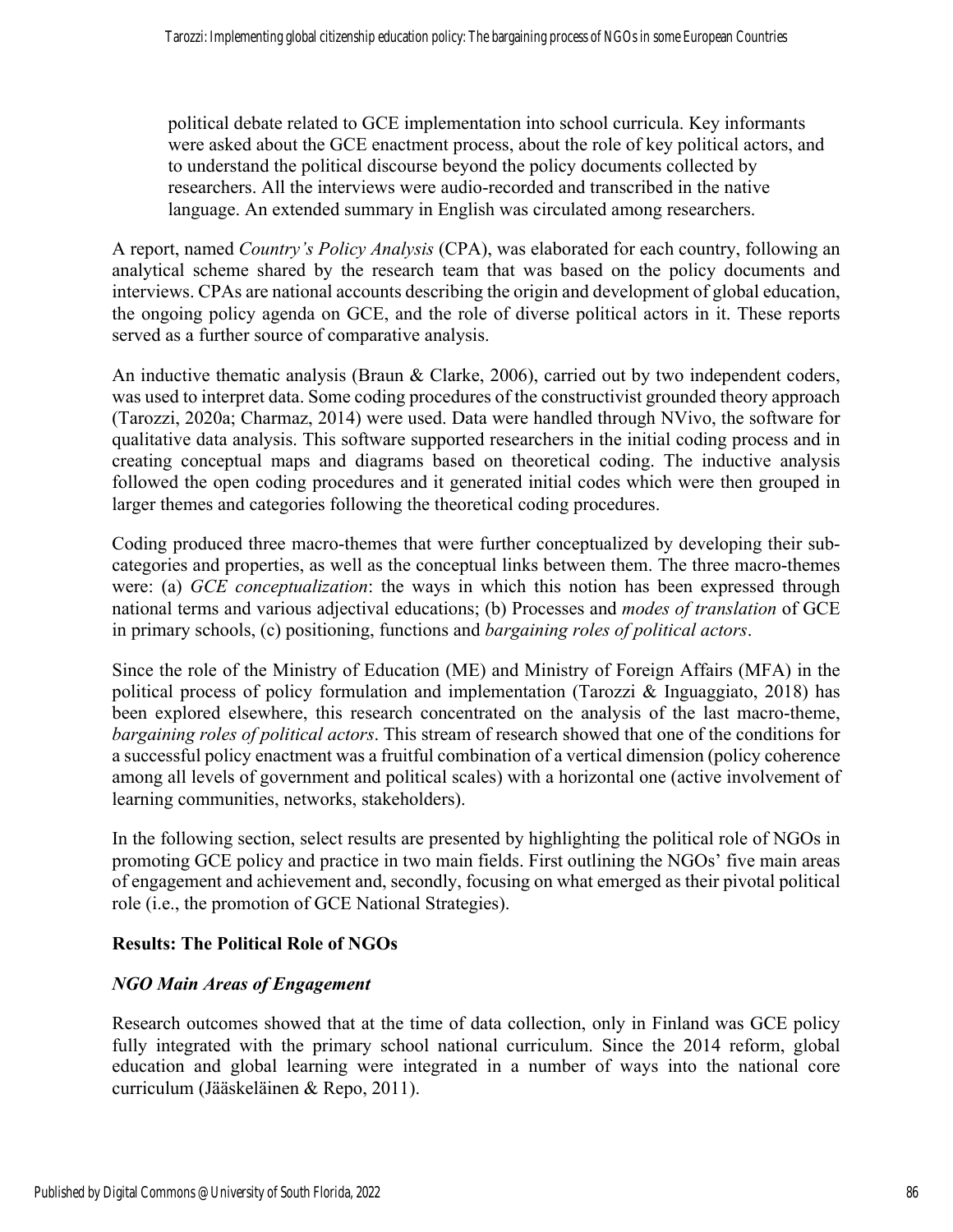Nevertheless, in many other European countries, NGOs played a role in the early attempts of GCE policy-making, especially in bottom-up National Strategies. Their role was recognized in all the CPAs, but was particularly evident in Latvia, Portugal, Spain, and England. Sometimes operating in close cooperation with institutional bodies (Austria), or in partial opposition (France, Bulgaria).

The most active players and those who further development of the global education field in Latvia are from the NGO sector, and they are member organizations of LAPAS (…) that represent more than 30 member NGOs. (Latvia, CPA).

Non-Governmental Development Organizations are the main actor in the field of DE in Portugal. (…) The main role of NGDOs in the introduction of GCE in formal education is due to their projects within schools, giving classes to the students but also doing teachers training and developing materials (…) There is also advocacy work that needs to be highlighted. (Portugal, CPA).

Comparative analysis indicated that ME and MFA were the fundamental political governmental actors for GCE implementation. However, they did not always cooperate significantly with each other or with other key stakeholders, including local authorities, higher education institutions, educational bodies, media, and, above all, NGOs. Therefore, the bargaining process between governmental and non-governmental organizations in enacting a global policy was one of the key issues for the effective translation of a policy agenda in the schools. "There are often rather tense relations between NGOs and the state authorities". (Bulgaria, CPA). "It is important to stress that despite NGOs' efforts there is not strong coordination between NGOs and the Italian Foreign Affairs Ministry." (Italy, CPA).

In particular, NGOs are fundamental political actors in the following five main areas of engagement and achievement:

## *1. Promoting New Sensitivity*

Without NGOs, awareness on global issues may never have emerged in schools in some of the analyzed countries. It was NGOs who largely affirmed the term *Global Citizenship Education* (Austria, Czech Republic, Italy, Portugal). Elsewhere, they stimulated a move from the term DE to GCE (Italy), even though at an institutional level *DE* still prevailed in some countries, especially in the MFA language. Broadly, NGOs were commonly responsible for disseminating a new sensitivity about these issues in the school context.

Many initiatives to introduce GCE lessons and activities in primary school are developed and implemented by NGO's. Resources, lessons, activities and support material is available incorporating themes such as: DE, sustainability and climate change, intercultural education and human rights. (Ireland, CPA).

In general, NGOs brought GCE or DE from the margins to the mainstream of the education discourse. This was perhaps not surprising, as the term was traditionally owned by NGOs and spreading it could also be seen as a way for them to raise their profile, to communicate their message, and to consolidate their ability to conduct fundraising and advocacy.

## *2. Advocacy and Lobbying*

NGOs built national and regional platforms to spread information, resources, and good practices across some of the countries. Namely, national examples of this can be found in Portugal (Platform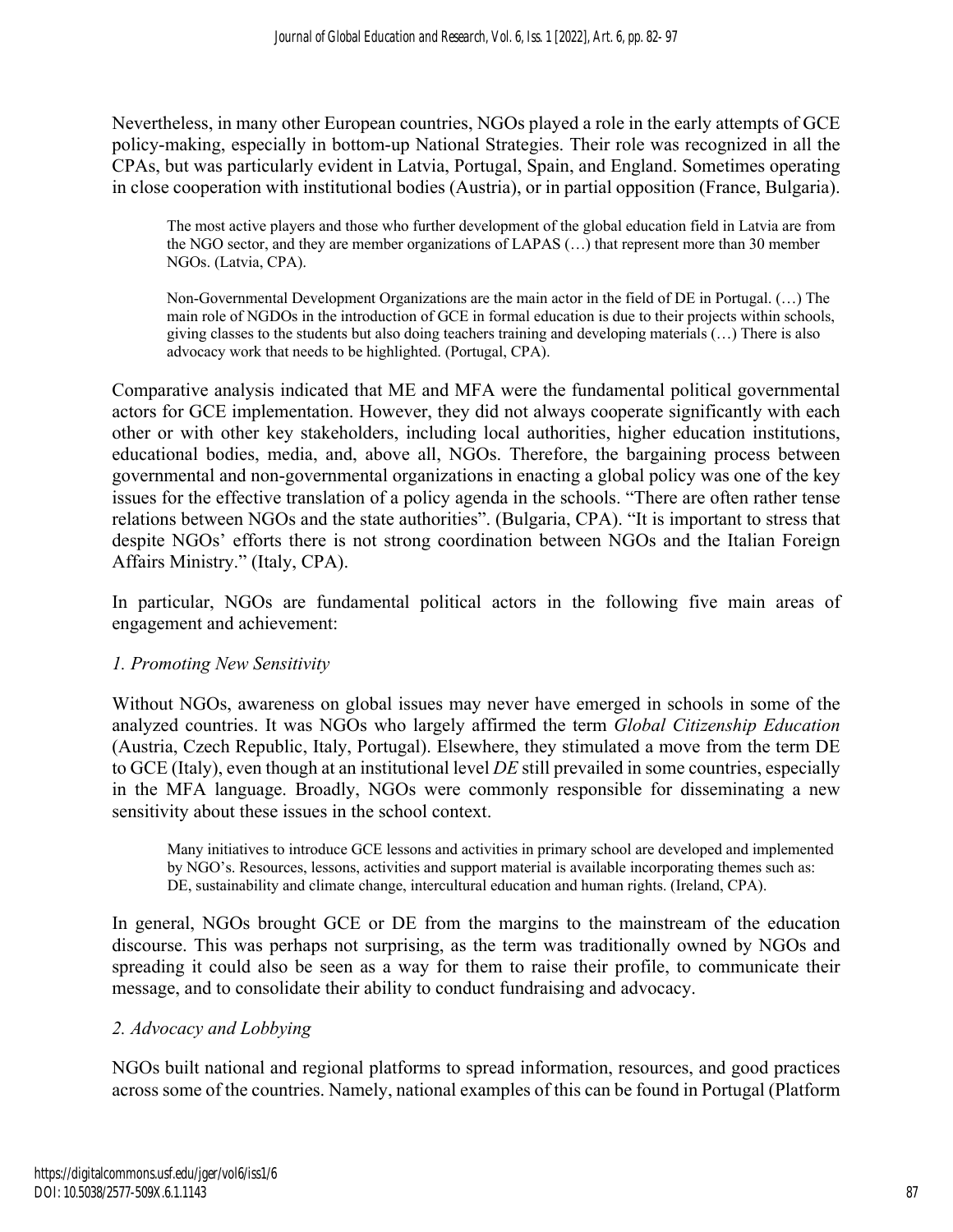of Development NGOs), Spain (CONGDE), France (Educasol), Latvia (LAPAS), and the Czech Republic (Global Development Education and Awareness Work Group of the Czech Forum for Development Cooperation). However, there were also European umbrella networks such as CONCORD and Bridge 47. Since they were organized in platforms, they cooperated and lobbied at the national level (Italy), advocated (Portugal, Spain, Czech Republic), and embodied a bottomup political approach (Portugal, France); and they also stimulated awareness-raising and critical understanding of global issues (Spain).

#### *3. Teacher Education*

In most of the analyzed countries, NGOs provided continuous professional development for teachers (Austria, England, Ireland, Italy, Portugal and Spain); initial teacher education (Austria, Bulgaria), teachers' support (Ireland, Italy, Portugal), or teacher *concienciación* according to a Freireian approach (Spain).

#### *4. Innovative School Activities*

NGOs also directly carried out activities with children, usually involving both teachers and students, in a range of projects and activities (Bulgaria, Czech Republic, Ireland, Portugal); they provided active, transformative, experiential, socially-relevant and learner-centered pedagogies (England).

#### *5. Creating and Circulating Teaching Materials*

Additionally, NGOs prepared and disseminated guidelines, lesson plans, activity descriptions, and support materials (Latvia, Portugal); rewarded the best programs (England); collaborated on the preparation of official materials (Czech Republic); and translated and adapted pedagogical materials and educational resources (Bulgaria, Czech Republic, France, Ireland, Italy), for formal and informal education (Latvia).

Unlike institutional bodies, flexibility and adaptability allowed NGOs to bridge the gaps between diverse actors, and, in particular, to disseminate the concept and practices of GCE among them by combining the agenda of different governmental institutions. Significantly, this has often seen them assume a strategic role in promoting and supporting the creation of multi-stakeholders National Strategies, as clearly recognized by an Austrian policy-maker:

NGOs are an important bridge to the practice. They support teachers; their materials and experience are widely used. It is positive that they are well represented in the Strategy Group. They are partners on the same level. (Austria – Interview 1).

## *NGOs and GCE National Strategies*

Aside from their advocacy and lobbying role, one of the NGOs' major areas of engagement was related to their impact on the political sphere and, in particular, to their efforts in promoting a National Strategy on GCE or DE (Austria, Latvia, Portugal, Czech Republic) involving multiple actors, thanks to their aptitude for networking between different actors. This could be regarded as a sixth area of engagement, since in four of the analyzed countries NGOs played a crucial role in promoting GCE National Strategies.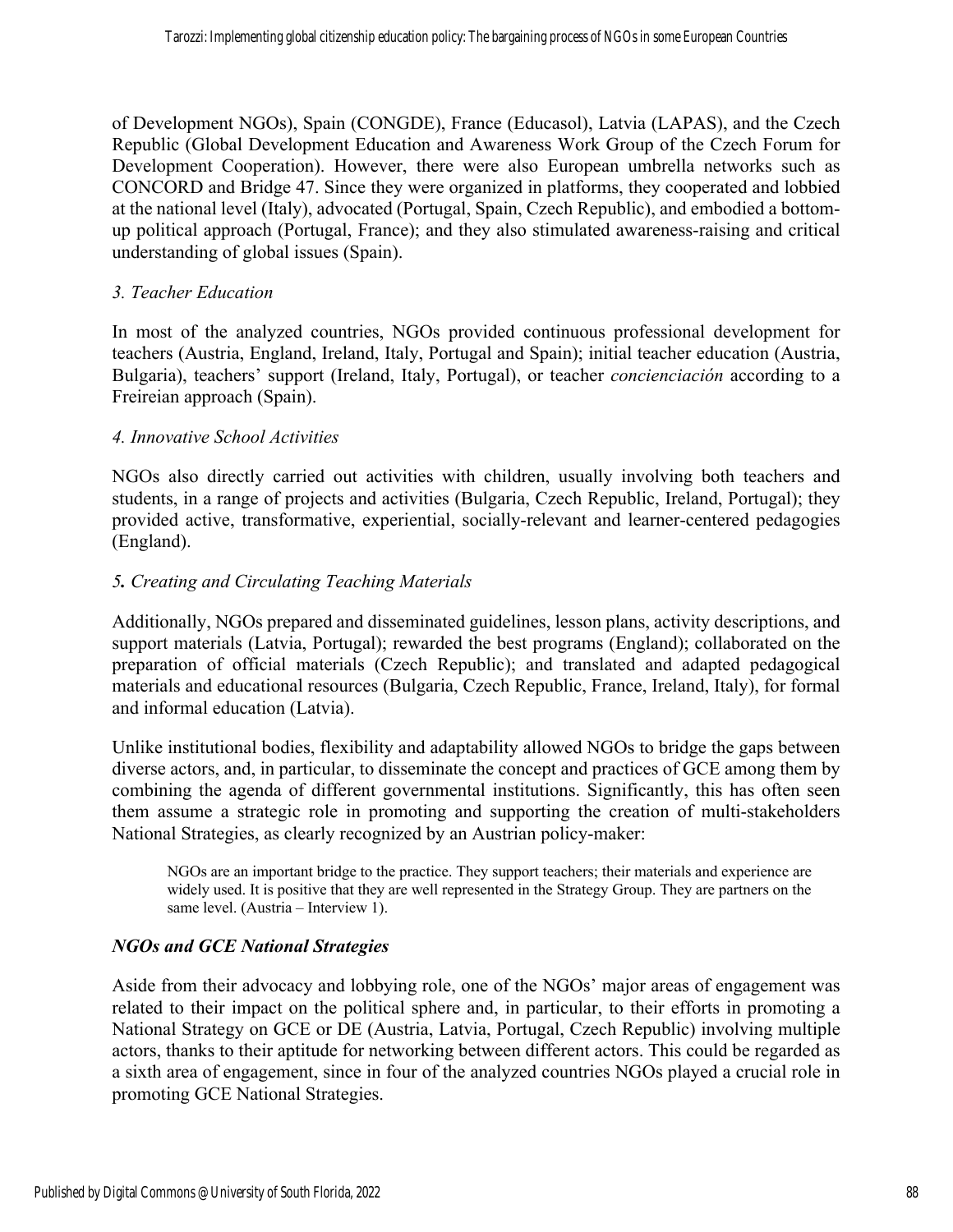National Strategies are shared agendas for a durable GCE vision aimed at ensuring structural support, constant funding, coordination, and policy coherence. Many supranational bodies, such as UNESCO or some European agencies, like Global Education Network of Europe, have recently invited and supported national governments in adopting such strategies.

These strategies were usually supported by the MFA, in cooperation with other ministries (particularly ME, but also Ministry of Environment). At the time the research was conducted, among the countries studied, some form of strategy existed in Austria, Czech Republic, Portugal, Ireland, Latvia, and Spain, but there were also strategies in Finland, Germany, Poland and Slovakia and, subsequently, in Italy. In most cases, NGOs have played an important role in the process of building a National Strategy, but the level of involvement depended on the type of strategy. There were indeed different forms of strategy, based on their *ownership* (Hartmeyer & Wegimont, 2016). Consequently, our analysis showed that National Strategies can be placed along a continuum of stakeholder engagement, from an extreme bottom-up approach (with a key role for NGOs) to another extreme represented by ministerial or multi-ministerial ownership (see Table 1).

| Country         | <b>Promoting Actor</b>      | <b>Year of Issuing</b> | <b>Strategy Topic</b> | <b>NGOs' Role</b>          |  |
|-----------------|-----------------------------|------------------------|-----------------------|----------------------------|--|
| <b>Examined</b> |                             |                        |                       |                            |  |
| Austria         | Ministry of Education/      | 2009                   | Global Learning       | Influential                |  |
|                 | Ministry of Foreign Affairs |                        |                       |                            |  |
| Portugal        | NGO Platform                | 2010                   | Development Education | Influential                |  |
| Czech           | Ministry of Foreign Affairs | 2011                   | Global Development    | Advisory                   |  |
| Republic        |                             |                        | Education             |                            |  |
| Ireland         | Ministry of Education       | 2014                   | Education for         | Advisory                   |  |
|                 | (Department of Education)   |                        | Sustainable           |                            |  |
|                 | and Skills)                 |                        | development           |                            |  |
| Spain           | Ministry of Foreign Affairs | 2007                   | Development Education | Advisory                   |  |
| Latvia          | NGO                         | 2008                   | Development Education | Key, but unsupported by    |  |
|                 |                             |                        |                       | governmental organizations |  |
| Italy           | NGO and Local authority     | 2018                   | Global Citizenship    | Key, but unsupported by    |  |
|                 |                             |                        | Education             | governmental organizations |  |

| Table 1. Characteristics of the National Strategies in the Countries Examined |  |  |  |
|-------------------------------------------------------------------------------|--|--|--|
|                                                                               |  |  |  |

The NGOs' bargaining role was especially visible in bottom-up multi-stakeholder National Strategies. These enhanced an effective collaboration between diverse political actors, including government (ministries or national agencies), civil society organizations, local authorities, expert groups, and educational institutions (school and university). Examples of these highly collaborative, multi-stakeholder National Strategies could be found in Austria and in Portugal. In Austria, the *Global Learning Strategic Group* comprised both the ME and MFA working side by side with NGOs, and some Pedagogical Colleges. In 2009 this multi-stakeholder working group issued the *Global Learning Strategy* (the Austrian Strategy for Global Learning in the Austrian education system). The ME chaired the group, while MFA provided financial support, even to NGOs. In Portugal, a National Strategy for DE (2010-2015, renewed and re-launched with a new action plan in 2018) has been promoted by a *Strategic Group*, composed by Camões, the former Portuguese Institute for Development Assistance, the Directorate-General for Education (part of the ME), the Portuguese NGO Platform, and Centro de Intervenção Para o Desenvolvimento Amílcar Cabral, an NGO and member of GENE. Here, the main promoter of the whole process was civil society, through a platform of NGOs. In this case, civil society took the initiative more effectively than in Austria, then state actors followed up by taking over lead of the process.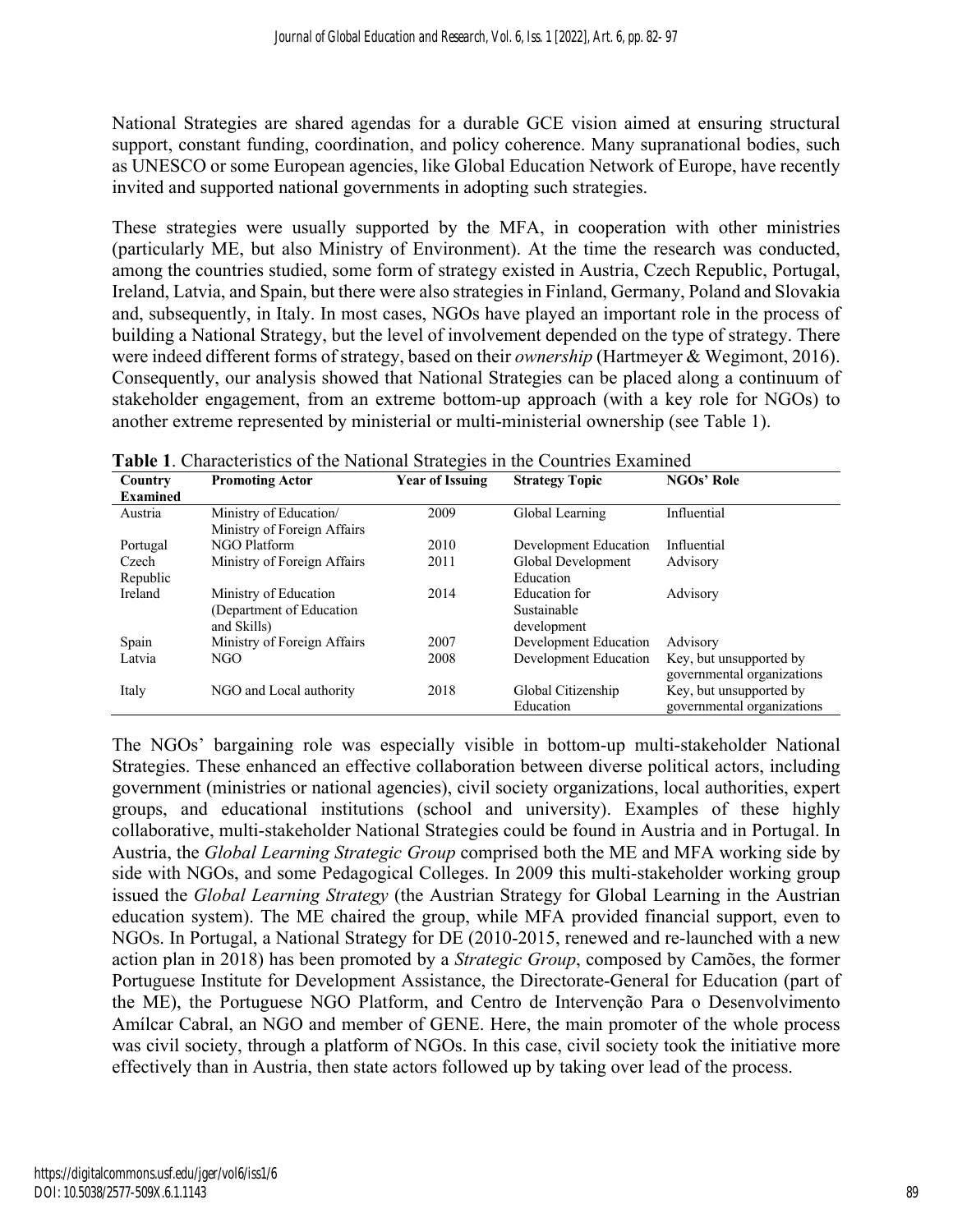Additionally, a National Strategy for *Global Development Education* has been issued by the MFA in the Czech Republic which incorporates all the major stakeholders including state ministries (ME and Environment), NGOs, the Council for Foreign Development Aid, the Council for Sustainable Development, the Czech Development Agency, and some education and research institutions such as the body conducting school inspections. This working group coordinated all the actors' activities related to the development and application of the strategy across the country.

In Spain, in 2007 the Dirección General de Planificación y Evaluación de Políticas para de Desarrollo [General Direction for Evaluation and Planning of the Development Politics] of the MFA issued the *Spanish Strategy for Cooperation and Development Education*. This document was created through a highly participative process involving the State, the autonomous communities, local authorities, NGOs, universities, trade unions, and enterprises.

A particularly interesting case is Ireland, where after the 2007 *Development Education Strategy Plan* by Irish Aid (an agency of MFA), the ME (Department of Education and Skills), has issued two National Strategies, namely on Education for Sustainable Development (2014) and Intercultural Education (2010), working with key national institutional stakeholders, including two major umbrella associations: Irish Development Education Association and the Irish Association of Non-Governmental Development Organizations.

Bottom-up multi-stakeholder initiatives that are less supported by governmental institutions, and therefore less impactful in schools, could be seen in Latvia and Italy. In Latvia, civil society promoted the multi-stakeholder *Development Education Guidelines* (for the years 2008-2015) for spreading global education initiatives in both formal and informal sectors. In Italy, a *National Strategy for Global Citizenship Education* was discussed in 2017 by a multi-stakeholder group chaired by a representative of local authorities and a NGOs' platform. The document was approved in early 2018 by the National Council for Cooperation and Development, an advisory body of the MFA, immediately before the national elections which led to a change of political majority.

There is evidence of the positive effect of the adoption of a National Strategy on a country's policy, whether it be a protocol, an agreement or a formal strategy, in particular in teacher education, funding projects, and awareness-raising. However, these various forms of strategies can only be effective on the condition that there is a real and symmetrical dialogue between governmental organizations, with wide stakeholder buy-in and a long-term phased implementation strategy that is economically sustainable. Nevertheless, the strategies examined in this study barely cover a timeframe of medium to long term. Longer strategies are preferable as they are less affected by political change and provide a more stable financial foundation. In the analyzed countries, strategies last about 5 years on average: Five years in Austria (2009-2014), four in the Czech Republic (2011-2015), and six years in Ireland (2014-2020).

In summary, the NGOs' role is significantly relevant for several reasons. First of all, unlike institutional organizations, NGOs' structures and procedures are generally more open to change and structurally flexible. Moreover, they often introduce new ideas, critical voices, and innovative approaches into the national political arena. This is particularly relevant when they can include voices from the Global South, given their traditional commitment to supporting these communities (Bourn, 2015). Finally, in bringing together the agenda of different political actors, they effectively contribute to creating links between different actors and diverse topics. For all these reasons, their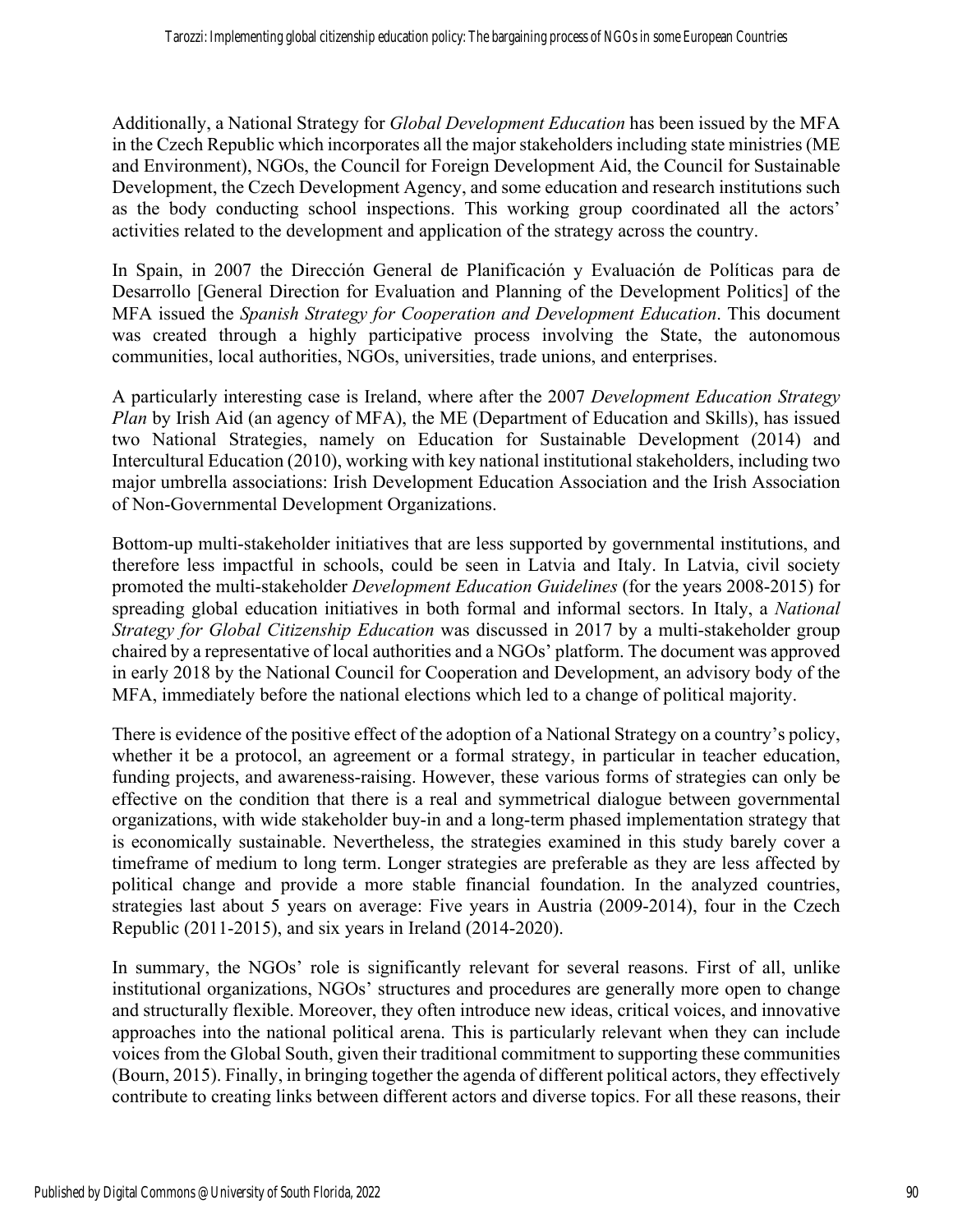active participation in the GCE national policy-making process is a sign of the political inclination to adopt a multi-stakeholder approach for the governance of global education policies at the national level.

However, some challenges also emerge both from the data analysis, and from the literature, in the political role played by NGOs at the national and global level that cannot be concealed. In the following section, some criticisms of the NGOs' role, taken from the literature, are discussed in relation to the research results.

## **Discussion: Challenges for NGOs**

In the last decade, a wide debate has questioned the political role that NGOs, especially international ones (INGO), as well as many other civil society organizations, can play in bringing civil society's voice into the educational policy debate and global decision-making processes (Fogarty, 2011; Kamat, 2004; Martens, 2006). Therefore, the five main areas (see section NGO Main Areas of Engagement) of engagement and achievement in promoting GCE highlighted above have been prominently questioned**.** In particular, their role in advocating for a political strategy to implement GCE, constantly negotiated with other political actors, has been questioned.

As further expanded on Tarozzi (2020b) study, this section discusses the main criticisms of the bargaining role of NGOs in enacting GCE policy, in the light of research results, and the literature on the political responsibility of NGOs as a *new global civil society* (Kaldor, 2003; Castells, 2008) generated by globalization processes in a cosmopolitan democracy (Archibugi & Held, 1995; Archibugi, 2008). After addressing criticisms of the controversial role of NGOs in promoting new sensitivity and advocacy and lobbying (areas  $1 \& 2$ ), tensions with the school system in promoting innovative educational value-based approaches (area 4) will be examined.

## *The Controversial Advocacy Role of NGOs*

NGOs' role in (transnational) educational policymaking has been increasingly regarded as controversial (Berry & Gabay, 2009; Bourn & Kybird, 2012; Tota, 2014). In particular, Lang (2013) warned about the risks of the *NGOisation* of social movements and civil society, resulting in a depoliticization of their agency and practice. Tota maintained that the inclusion of international NGOs in transnational political spheres could be regarded as a source of legitimacy for global institutions "in the dimensions of morality, legality, technical competence, democracy, and charismatic leadership" (Tota, 2014, p. 94). From a different viewpoint, Standish (2012) criticized NGOs' value-based education for promoting their own agenda, perspective, and worldview, or for securing additional income, communicating information, and key messages about their activities (Bourn & Kybird, 2012).

More recently, the social perception and media representation of NGOs has been dramatically embittered, exasperated by their commitment to, for example, rescuing migrants and refugees in the Mediterranean Sea, a narrative that is often instrumentally exploited by sovereigntist governments. An emblematical example of this can be found in a survey conducted in 2019 in Italy, which demonstrated that trust in NGOs has dropped from 80% in 2010 to 39% in 2019 (Pagnoncelli, 2019). However, this research does not provide enough evidence to support the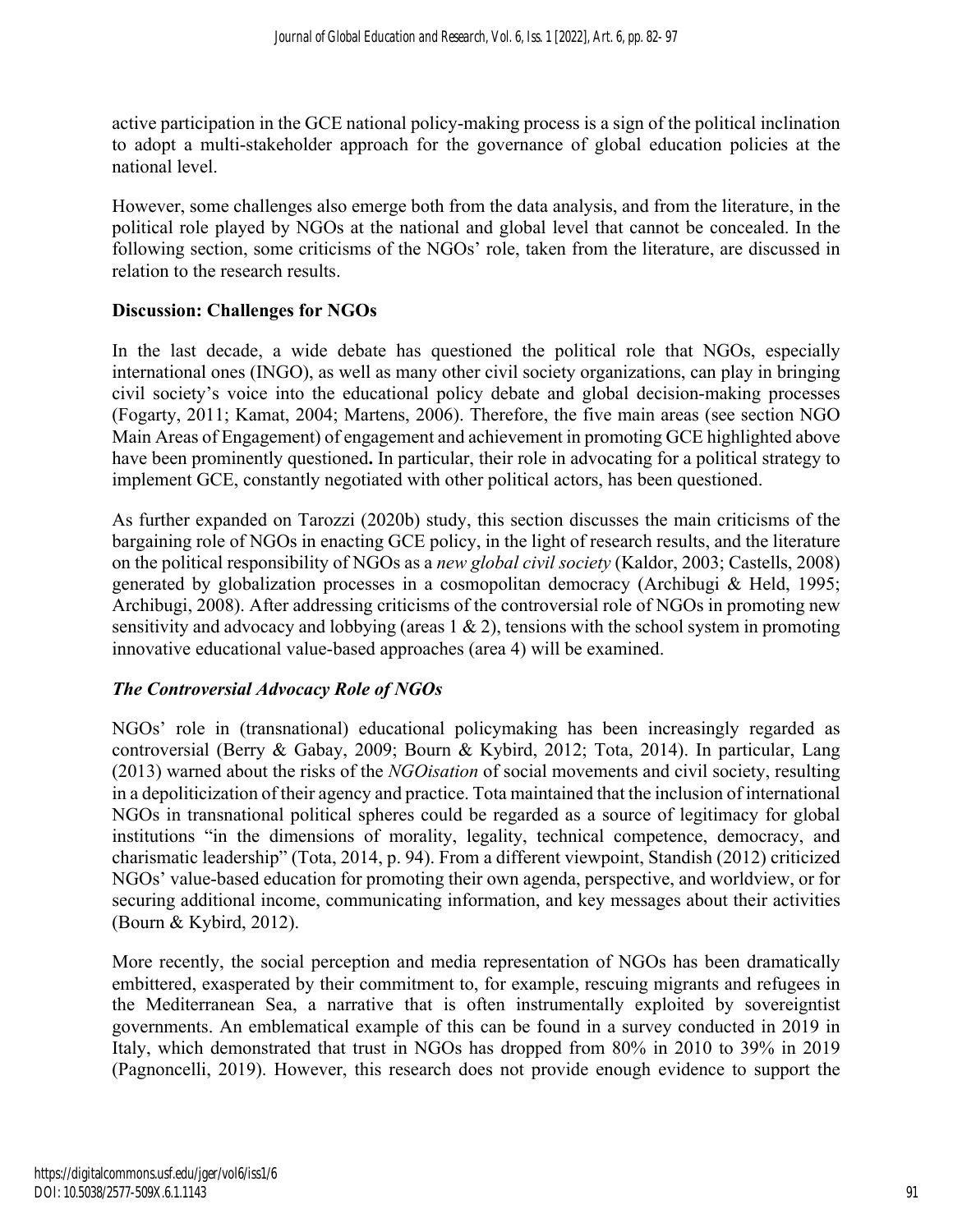above criticisms, and its author firmly disapproves of the instrumental criticisms recently raised against NGOs' actions, and their criminalization for their actions in favor of refugees and migrants.

The controversial advocacy role of NGO is also highlighted by researchers' reflective accounts who confirmed that NGOs sometimes risk isolation and demonstrate tendencies towards selfreference. Some data showed that they have their own strong ethical and values framework, and this vision does not seem to be negotiable. This well-established ethical identity could therefore undermine their above- mentioned ability to negotiate values, ideas, and approaches with different actors. However, this important issue would require further research.

The data also highlighted the risk that activities and projects could sometimes be selected because they boost the organization's visibility. As one NGO activist sincerely claimed, the current global *edu-business* (Ball, 2012) constantly requires NGOs to raise funds, and some areas are more suitable for this purpose than longer-term educational projects (Weber, 2014).

I think it just would come down to the sort of very boring practical element of time, and everyone is so busy chasing funding to be in existence in six months, that I think the things that do go fairly quickly are the presence of big platforms, especially if you've got to fund yourself to get there or to start having more advocacy roles that don't maybe set outcomes that you could then report back on… (UK, NGO activist).

Another potential challenge for NGOs' independent advocacy role was their dependence on public funds. Being typically supported by a MFA's funds, their independence is often threatened. Here, an English NGO activist mirrored Bourn & Kybird's (2012) claim that NGOs tend towards accepting rather than questioning governmental development policy:

So, I think in a freer funding environment, many more interesting projects come out and people are less driven to just look after their own - but of course they do because they need to pay the building rent and everything and make sure they've got full costs recovery on all the projects they undertake" and "Somebody I heard called it *mission drift*. Wherever the funding is, we do that, and then suddenly now actually we do this, and I think it means that it's destabilizing. (UK, NGO activist).

Furthermore, a Czech teacher clearly demonstrated her negative feelings about the motivation for NGOs getting involved in teacher education programs: "I feel like they often just want to get money." (Czech Republic, teacher).

Moreover, NGOs, especially as global civil society, have been criticized for softening their critical voices (Tota, 2014), for depoliticizing global governance (Jaeger, 2007), or even for becoming accomplices to a hegemonic drive to *civilize* less developed countries (Berry & Gabay, 2009), and to promote a vertical form of global citizenship (Shukla, 2009). Although there was no evidence in the data set supporting these criticisms, which were probably less evident on a national scale and within EU countries, these shortcomings should be taken seriously into account since they could provide food for thought to civil society organizations.

However, within a national political sphere, it was evident that local NGOs are more recognized in the local community, considered as reliable partners in the public political sphere, and regarded as an agent of democracy (Kamat, 2004) and participation, even when they introduced a global outlook, and a sensitivity toward the Global South, into national policy debate.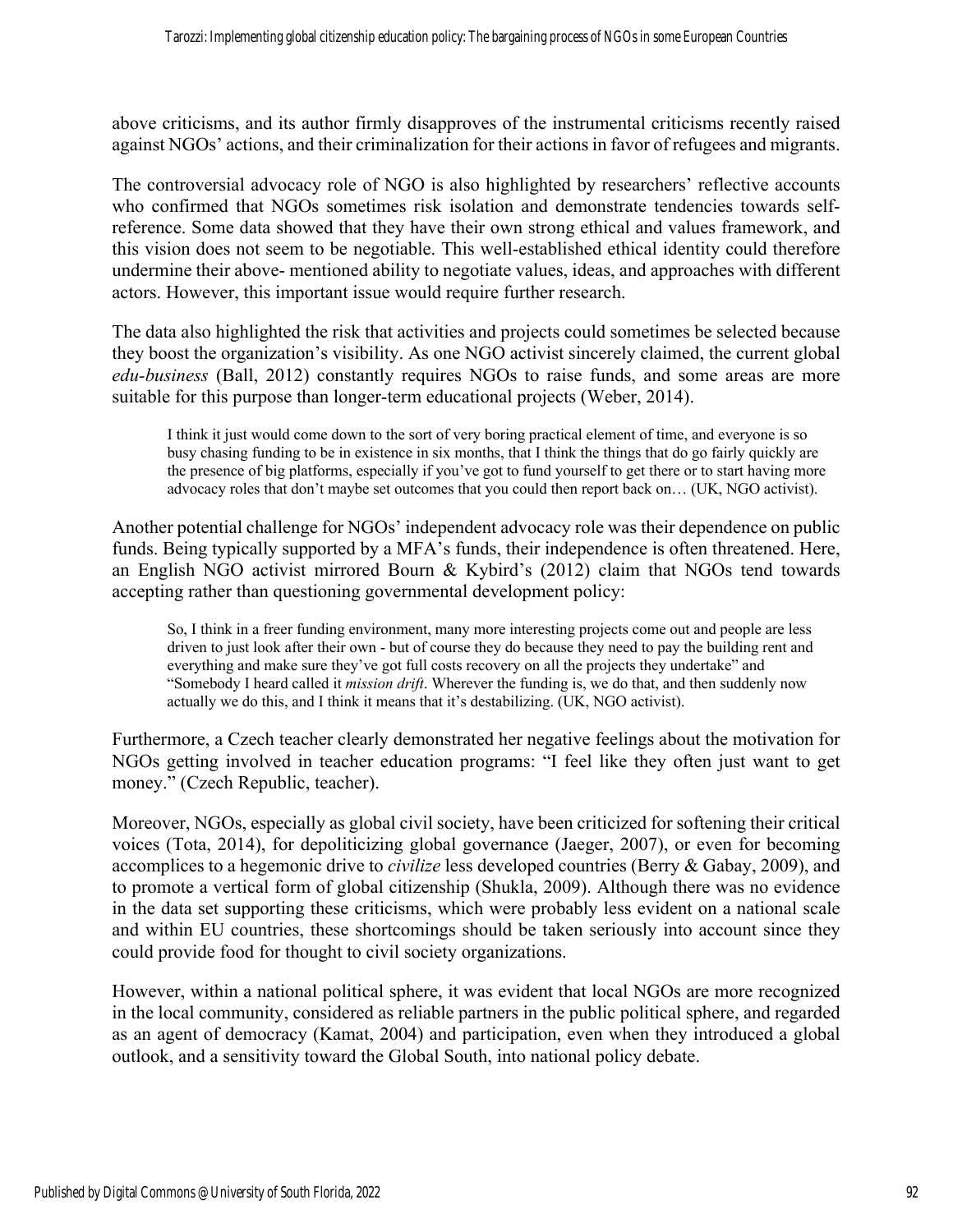# *Tensions With School Pedagogical Culture*

This study's results do provide clear evidence on the issue of the fluctuating relationship between NGOs and school pedagogical culture in promoting an innovative values-based approach in teacher education and school activity. Following other studies that demonstrated the nature and consequences of the interaction between NGOs and schools serving communities of diverse social backgrounds (Yemini et al*.*, 2018), this research confirmed that NGOs' flexibility in some cases facilitated the dialogue with school staff. An Italian teacher observed:

My experience taught me that NGOs also know how to network, how to carry out projects together and I believe that we have a high and profitable level of collaboration with them. Of course, to be able to work even better, they have to be supported; supported mostly by national governments. With local authorities, in my opinion, the dialogue has worked better. (Italy, teacher interview 3).

Due to their constitutive attention to reducing global poverty and supporting Global South communities, INGOs brought an unprecedented far-reaching global outlook into school practice and a new commitment to fighting economic inequalities. Moreover, in education, INGOs, which have been producing DE programming since the late 1950s (Weber, 2014), introduced into formal education untraditional learning approaches that were more transformative, participatory, and critical.

However, in carrying out school activities, different perspectives, worldviews, beliefs or even contrasting cultures among stakeholders' cultures appeared. NGOs risked overemphasizing affective and ethical dimensions while paying less attention to the cognitive dimensions, (Marshall, 2005) and to knowledge and skills (Scheunpflug & Asbrand, 2006).

Those transformative and critical pedagogies aimed at securing global social change through empowerment, democratic engagement, and a strong values base around equity, human rights and social justice (Bourn, 2015) quite often produced potential (or actual) conflicts and tensions among traditionally politically-neutral teachers, as observed by another Italian teacher who asserted "NGOs educators do not have real experience in school activities and adequate preparation in teaching methods". This divide was less related to differing conceptualizations of GCE than it was to different pedagogies and teaching approaches. Another teacher remarked that NGOs activists "should not substitute teachers in class".

## **Conclusion: Theoretical and Practical Implications**

The research on which this contribution draws has investigated the *emerging* process of GCE implementation in educational policy (data were collected in 2015-2016). Such a process depicted a very fluid situation that is rapidly changing, under different and sometimes contrasting forces. On the one hand, emerging nationalisms across Europe tend to contradict the global dimension in citizenship education and foster a national civic educational perspective; on the other hand, supranational governmental bodies and the *Agenda 2030* put some pressure on national governments to introduce a global dimension in formal education, through a variety of means, which are at times institutionally-driven and at times driven largely by local initiatives. Everywhere, this latter policy agenda encompasses multi-layered processes, including many powerful political agents—supra-national, national (with different ministries), local authorities, NGOs, higher education institutions, and school authorities. In this scenario, NGOs, and more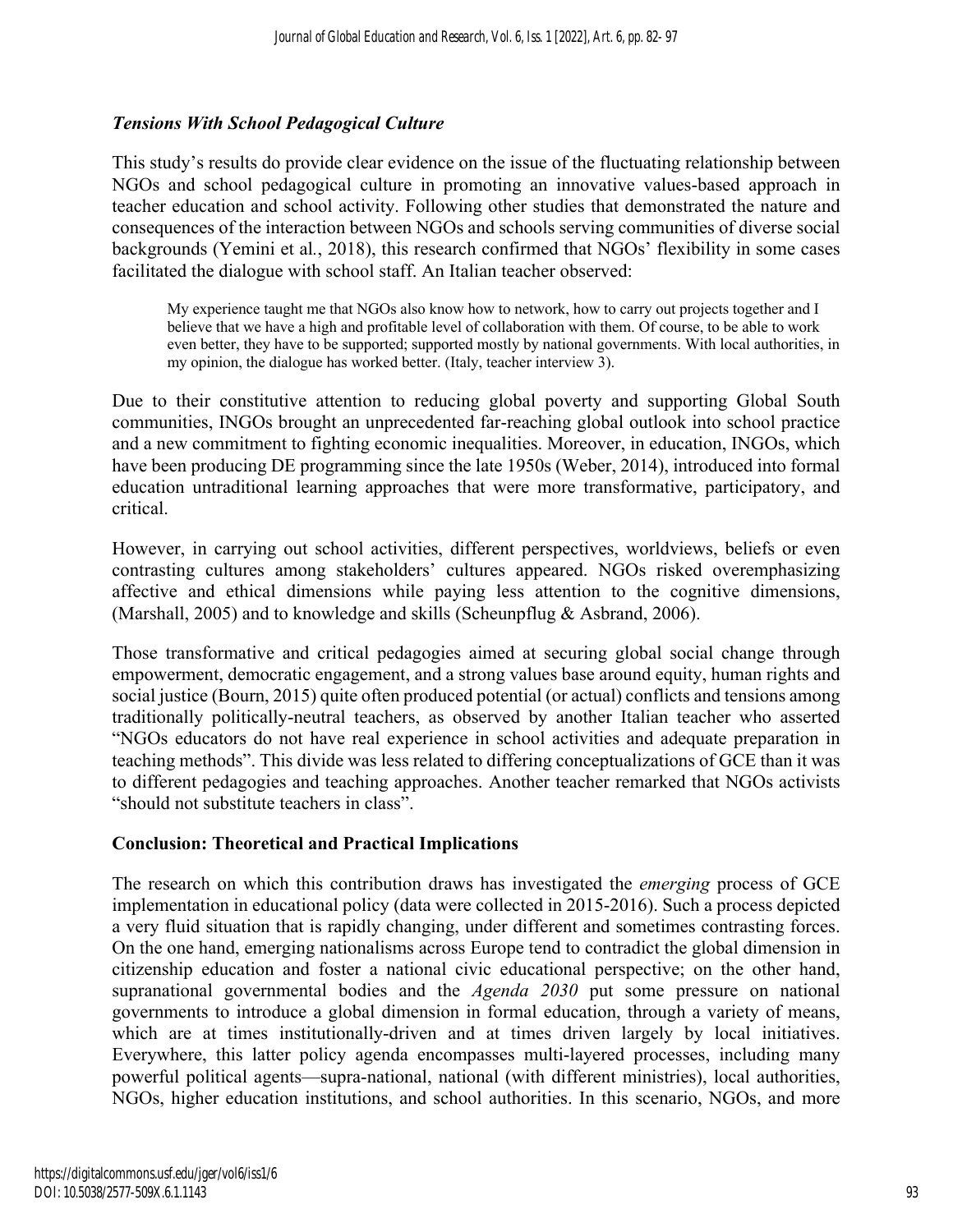generally Civil Society Organizations, played a vital role in the early attempts to implement GCE in national educational policies across Europe.

Comparative research across the EU shows that NGOs have played a pivotal role in five main areas of engagement, and especially in establishing multi-stakeholder national strategies encompassing various actors (GENE, 2017; Tarozzi & Inguaggiato, 2018). In playing their crucial bargaining role among different political actors they contributed to widening the decision-making basis and bringing grass-root movement voices into the political debate. Being institutionally and organizationally more flexible than governmental bodies, they were in the best position to negotiate and to create connections between different key actors such as various ministries, local authorities, universities, and school communities.

Moreover, from a practical viewpoint, even if in promoting school activities and circulating teaching materials, sometimes tensions emerged between NGO activists and school staff, NGOs engaged traditionally politically neutral teachers in introducing untraditional learning approaches and in raising voices committed to value-based approaches. While this cooperation was a valuable driver of innovation in school practice, this transformative approach also created conflicts with traditional school staff. Therefore, NGOs' educators should be careful not to become trapped in self-referencing isolation, instead ensuring that they remain open to understanding school learning environments and their unique features and constraints. To keep the dialogue open, both NGOs and school staff should make every possible effort to conciliate tensions and conflicts which may arise from diverse theories, visions, and pedagogies. Research pointed out the need for a more holistic and multi-stakeholder approach, encompassing the cooperation between different political actors and in particular the need to bridge the gap between NGOs and school staff.

In summary, NGOs' role is critical in education policy agenda setting, formulation, and implementation, as they can promote a collaborative agenda and close the gap between political actors separated by different aims, procedures, but also by different languages and bureaucracies. To do so, however, NGOs need to challenge their potential isolation and self-referencing, defend their cultural independence, and overcome tensions which could undermine their ability to build fruitful alliances with teachers as agents of change.

#### **References**

- Abdi, A. A. (2015). Decolonizing global citizenship education. In A. Abdi, L. Shultz, & T. Pillay (Eds.), *Decolonizing global citizenship education* (pp. 11–26). Sense.
- Andreotti, V. (2006). Soft versus critical global citizenship education. *Policy & Practice: A Development Education Review, 31*(2), 40-51.
- Andreotti, V. (2011). (Towards) Decoloniality and diversality in global citizenship education. *Globalization, Societies and Education, 9*(3–4), 381–397.
- Andreotti, V. (2015). Global citizenship education otherwise: Pedagogical and theoretical insights. In A. Abdi, L. Shultz, & T. Pillay (Eds.), *Decolonizing global citizenship education* (pp. 221-230)*.* Sense.
- Andreotti, V., & de Souza, L. M. T. M. (Eds.). (2012). *Postcolonial perspectives on global citizenship education.*  Routledge.
- Archibugi, D. (2008). *The global commonwealth of citizens: Toward cosmopolitan democracy*. Princeton University.
- Archibugi, D., & Held, D. (1995). *Cosmopolitan democracy: An agenda for a new world order*. Polity.
- Bacchi, C. (2009). *Analyzing policy: What's the problem represented to be?* Pearson Education.

Ball, S. J. (1990). *Politics and policy making in education: Explorations in policy sociology*. Routledge. Ball, S. J. (2012). *Global education inc: New policy networks and the neo-liberal imaginary*. Routledge.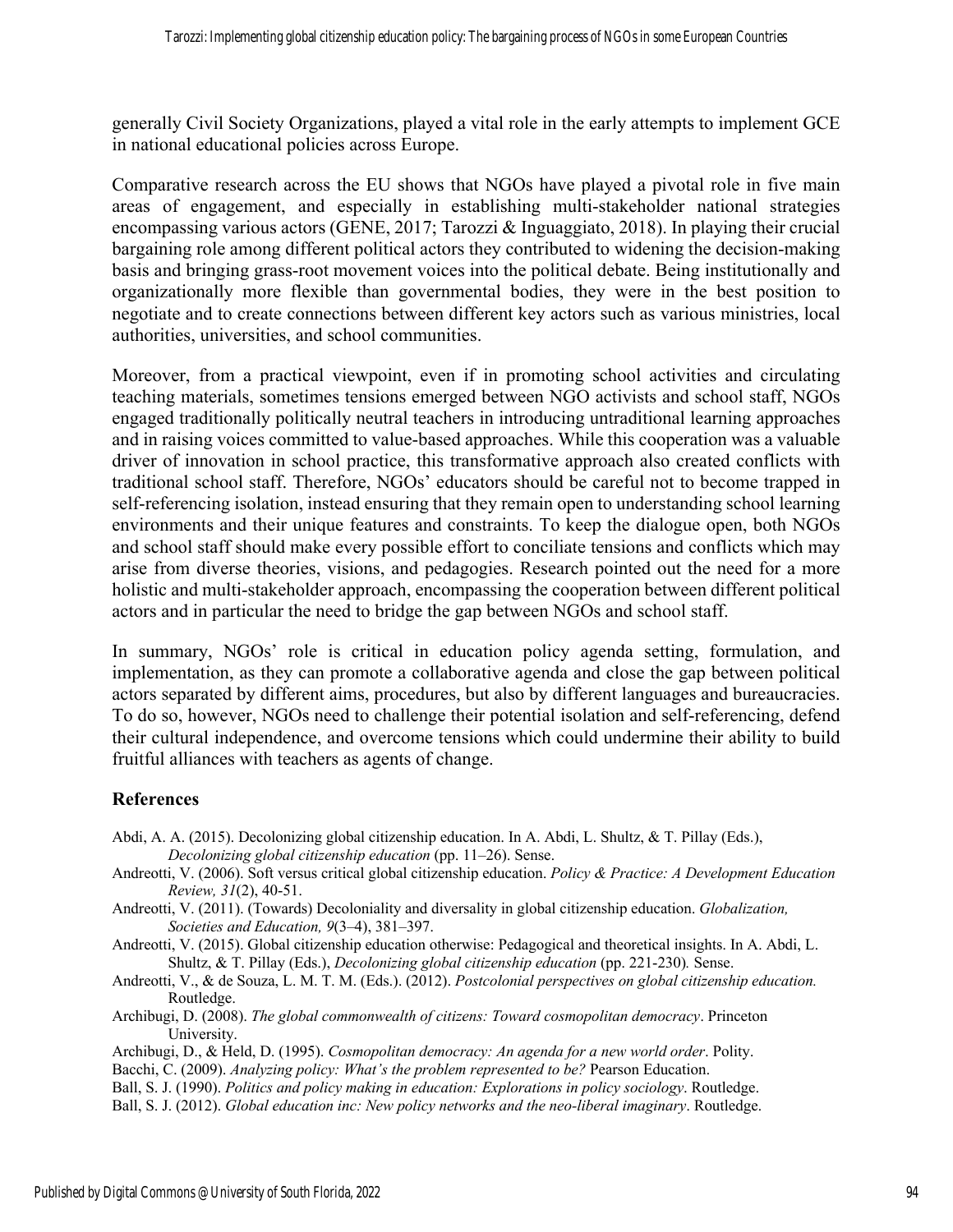- Berry, C., & C. Gabay. (2009). Transnational political action and 'global civil society' in practice: The case of Oxfam. *Global Networks, 9*(3), 339-358.
- Bourn, D. (2015). *The theory and practice of development education: A pedagogy for global social justice.*  Routledge.
- Bourn, D., & Kybird, M. (2012). Plan UK and development education The contribution of an international development organization to learning and understanding about global and development issues. *International Journal of Development Education and Global Learning, 4*(2), 45–63.
- Braun, A., Maguire, M., & Ball, S. J. (2010). Policy enactments in the UK secondary school: Examining policy, practice and school positioning. *Journal of Education Policy, 25*(4), 547–560.
- Braun, V., & Clarke, V. (2006). Using thematic analysis in psychology. *Qualitative Research in Psychology*, *3*(2), 77-101.
- Camicia, S. P., & Franklin, M. (2011). What type of global community and citizenship? Tangled discourses of neoliberalism and critical democracy in curriculum and its reform. *Globalization, Societies and Education, 9*(3–4), 311–322.
- Castells, M. (2008). The new public sphere: Global civil society, communication networks, and global governance. *The Annals of the American Academy of Political and Social Science, 616*(1), 78–93.
- Charmaz, K. (2014). *Constructing grounded theory: A practical guide through qualitative analysis*. Sage.
- Concord. (2018). *Global citizenship education in Europe. How much do we care?* Concord Europe. https://concordeurope.org/wp-

content/uploads/2018/03/CONCORD\_GCE\_FundingReport\_2018\_online.pdf?56c6d0&56c6d0

- Davies, I., Evans, M., & Reid, A. (2005). Globalizing citizenship education? A critique of 'global education' and 'citizenship education'. *British Journal of Educational Studies, 53*(1), 66-89.
- Davies, L. (2006). Global citizenship: Abstraction or framework for action? *Educational Review*, *58*(1), 5-25.
- Dower, N. (2003). *An introduction to global citizenship*. Edinburgh University.
- Dye, T. R. (1992). *Understanding public policy.* Prentice-Hall.
- Enns, C. (2015). Transformation or continuation? A critical analysis of the making of the post-2015 education agenda. *Globalization, Societies and Education, 13*(3), 369–387.
- Fogarty, E. A. (2011). Nothing succeeds like access? NGO strategies towards multilateral institutions. *Journal of Civil Society*, *7*(2), 207–227.
- Forghani-Arani, N., Hartmeyer, H., O'Loughlin, E., & Wegimont, L. (2013). *Global education in Europe: Policy, practice and theoretical challenges.* Waxmann Verlag.
- Freire, P. (1985). *The politics of education: Culture, power and liberation.* Macmillan.

Gardner-McTaggart, A. (2016). International elite, or global citizens? Equity, distinction and power: The international baccalaureate and the rise of the south. *Globalization, Societies and Education, 14*(1), 1–29.

- Gaudelli, W. (2016). *Global citizenship education: Everyday transcendence.* Routledge.
- GENE. (2017). *The state of global education in Europe 2017*. Global Education Network Europe. https://gene.eu/wp-content/uploads/State-of-Global-Education-2017-low-res.pdf
- GENE. (2018). *The state of global education in Europe 2018*. Global Education Network Europe. https://gene.eu/wp-content/uploads/State-of-Global-Education-2018-with-cover.pdf.
- Georgescu, D. (1997). *The global education charter* [White paper]*.* North-South Centre–Council of Europe https://rm.coe.int/global-education-charter-by-dakmara-georgescu-institute-for-educationa/168070f05d
- Global Schools. (2016). *Global citizenship education in Europe. A comparative study on education policies across 10 EU countries.* Global Schools. https://www.globalschools.education/Activities/Research/Researchreport-1
- Goren, H., & Yemini, M. (2017). Global citizenship education redefined. A systematic review of empirical studies on global citizenship education. *International Journal of Educational Research, 82*, 170–183.
- Gunter, H. M., Hall, D., & Mills, C. (Eds.). (2014). *Education policy research: Design and practice at a time of rapid reform.* Bloomsbury.
- Hartmeyer, H., & Wegimont, L. (2016). *Global education in Europe revisited.* Waxmann.
- Hartung, C. (2017). Global citizenship incorporated: Competing responsibilities in the education of global citizens. *Discourse*, *38*(1), 16–29.
- Heater, D. (2002). *World citizenship: Cosmopolitan thinking and its opponents.* Bloomsbury.

Hill, M., & Hupe, P. (2002). *Implementing public policy*. Sage.

Jääskeläinen, L., & Repo, T. (Eds.). (2011). *Schools reaching out to a global world. What competences do global citizens need?* Finnish National Board of Education.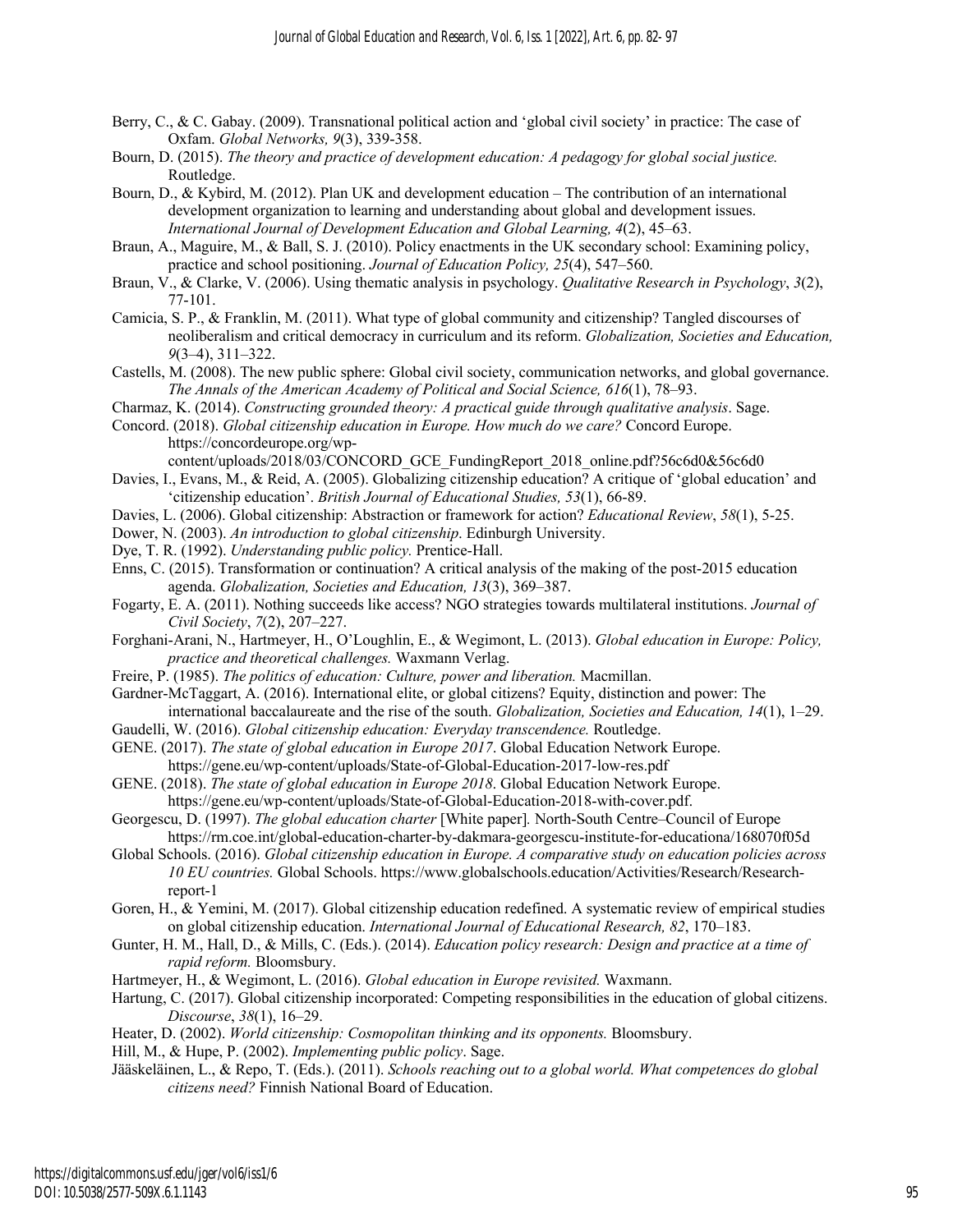- Jaeger, H. M. (2007). 'Global civil society' and the political depoliticization of global governance. *International Political Sociology, 1*(3), 257–277.
- Jefferess, D. (2008). Global citizenship and the cultural politics of benevolence. *Critical Literacy: Theories and Practices, 2*(1), 27–36.
- Jooste, N., & Heleta, S. (2017). Global citizenship versus globally competent graduates. *Journal of Studies in International Education*, *21*(1), 39–51.
- Kaldor, M. (2003). *Global civil society: An answer to war*. Polity.
- Kamat, S. (2004). The privatization of public interest: Theorizing NGO discourse in a neoliberal era. *Review of International Political Economy*, *11*(1), 155–176.
- Lang, S. (2013). *NGOs, civil society, and the public sphere*. Cambridge University.
- Mannion, G., Biesta, G., Priestley, M., & Ross, H. (2011). The global dimension in education and education for global citizenship: Genealogy and critique. *Globalization, Societies and Education*, *9*(3–4), 443–456.
- Marshall, H. (2005). Developing the global gaze in citizenship education: Exploring the perspectives of global education NGO workers in England. *International Journal of Citizenship and Teacher Education, 1*(2), 76– 92.
- Martens, K. (2006). Policy arena: NGOs in the United Nations system Evaluating theoretical approaches. *Journal of International Development*, *18*(5), 691–700.
- O'Connor, L., & Faas, D. (2012). The impact of migration on national identity in a globalized world: A comparison of civic education curricula in England, France and Ireland. *Irish Educational Studies*, *31*(1), 51-66.
- Oxley, L., & Morris, P. (2013). Global citizenship: A typology for distinguishing its multiple conceptions. *British Journal of Educational Studies, 61*(3), 301–325.
- Pagnoncelli, N. (2019, 6 July). Gli italiani per la linea della fermezza. Crollata la fiducia per le no profit [The Italians for a firm line. Trust for nonprofits collapsed]. *Corriere Della Sera*. https://www.corriere.it/cronache/19\_luglio\_05/gli-italiani-la-linea-fermezzacrollata-fiducia-le-non-profitf625ce7e-9f61-11e9-9a57-b175c64fdab2.shtml
- Parmenter, L. (2011). Power and place in the discourse of global citizenship education. *Globalization, Societies and Education, 9*(3–4), 367–380.
- Pashby, K. (2011). Cultivating global citizens: Planting new seeds or pruning the perennials? Looking for the citizen-subject in global citizenship education theory. *Globalization, Societies and Education, 9*(3–4), 427– 442.
- Pashby, K. (2018). Global citizenship education as a UNESCO key theme. In L. Shultz, & T. Pillay (Eds.), *Global citizenship, common wealth and uncommon citizenships* (5th ed., pp. 159–173). Brill.
- Peters, M. A., Britton, A., & Blee, H. (Eds.). (2008). *Global citizenship education: Philosophy, theory and pedagogy.* Sense.
- Pike, G., & Selby, D. (1988). *Global teacher, global learner*. Hodder & Stoughton.
- Rizvi, F., & Lingard, B. (2010). *Globalizing education policy.* Routledge.
- Salter, P., & Halbert, K. (2017). Constructing the [Parochial] global citizen. *Globalization, Societies and Education, 15*(5), 694-705.
- Sant, E., Davies, I., Pashby, K., & Shultz, L. (2018). *Global citizenship education: A critical introduction to key concepts and debates*. Bloomsbury.
- Schattle, H. (2009). Global citizenship in theory and practice. In R. Lewin (Ed.). *The handbook of practice and research in study abroad: Higher education and the quest for global citizenship (pp. 3–20). Routledge.*
- Scheunpflug, A., & Asbrand, B. (2006). Global education and education for sustainability. *Environmental Education Research*, *12*(1), 33-46.
- Shukla, N. (2009). Power, discourse, and learning global citizenship. *Education, Citizenship and Social Justice*, *4*(2), 133–147.
- Shultz, L. (2007). Educating for global citizenship: Conflicting agendas and understandings. *Alberta Journal of Educational Research, 53*(3), 248–258.
- Standish, A. (2012). *The false promise of global learning: Why education needs boundaries.* Bloomsbury.
- Stein, S. (2015). Mapping global citizenship. *Journal of College and Character*, *16*(4), 242–252.
- Tarozzi, M. (2020a). *What is grounded theory*. Bloomsbury.
- Tarozzi, M. (2020b). Role of NGOs in global citizenship education. In D. Bourn (Ed.), *The Bloomsbury handbook of global education and learning* (pp. 133–148). Bloomsbury.
- Tarozzi, M., & Inguaggiato, C. (2018). Implementing GCED in EU primary schools: The role of ministries between coordinate and parallel action. *International Journal of Development Education and Global Learning*, *10*(1), 21-38.